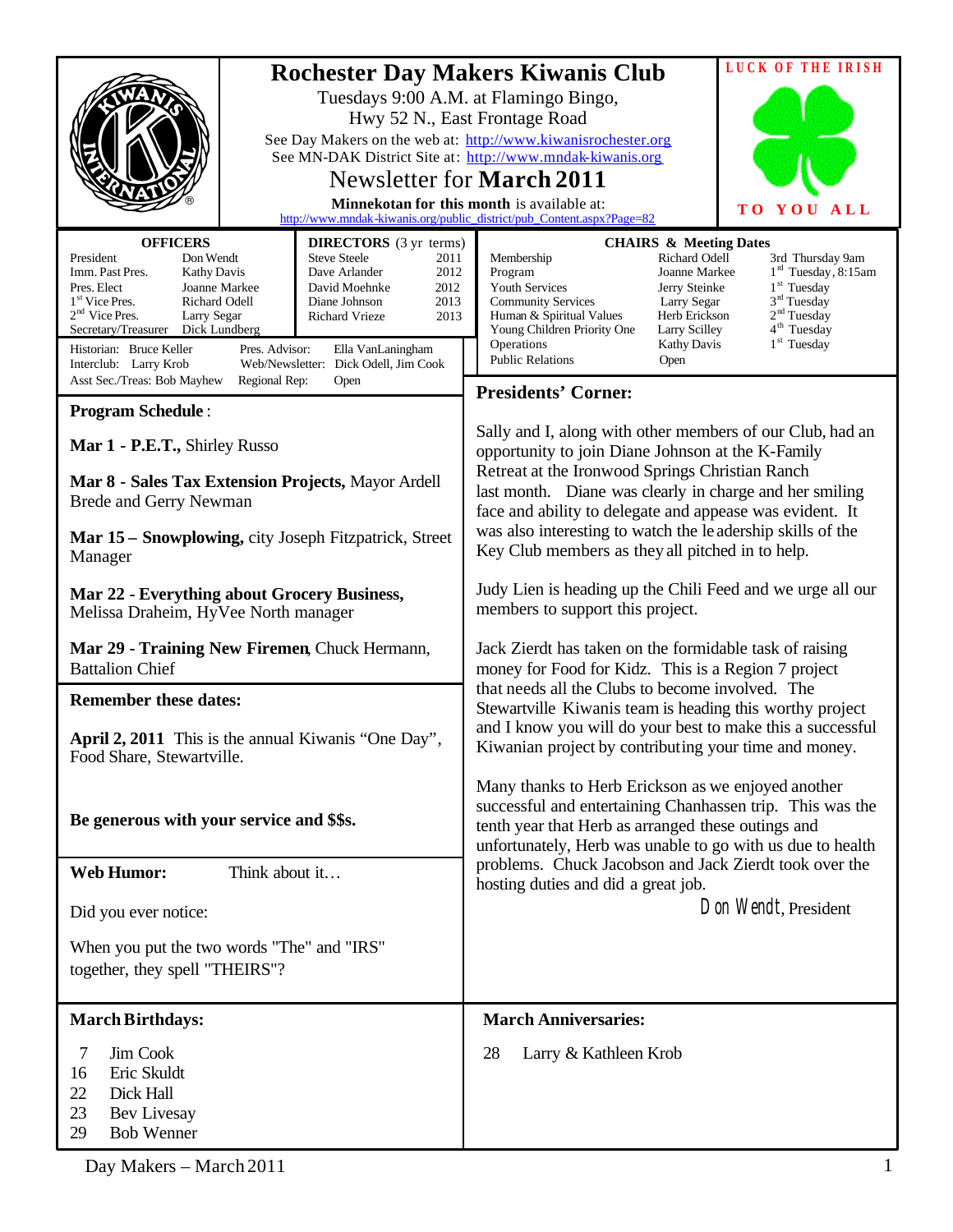| Secretary/Treasurer's Report - Feb 2011 |                       |  |  |  |
|-----------------------------------------|-----------------------|--|--|--|
| <b>Bank Balance 1/31/11:</b>            | \$18,958.83           |  |  |  |
| <b>Administrative Account:</b>          | \$16,703.80           |  |  |  |
| Service Account:                        | \$1,210.34            |  |  |  |
| Hockey/YCPO:                            | 81.94<br>$\mathbb{S}$ |  |  |  |
| <b>Bike Repair:</b>                     | 89.67<br>\$           |  |  |  |
| Key Club                                | 1,000.00<br>\$        |  |  |  |
| Chili Feed                              | $-126.92$<br>\$       |  |  |  |

**Day Makers on leave:**Marv Anderson, Merlyn Jeche, Ron King, Sara King, Paul Lamoreux

**January Service Hour Statistics:** 943 hours by 52 members, 61% Participation.

## **February 8, 2011 Board Meeting Highlights:**

The board discussed further the possibility of setting up a 501c3 foundation within our club. Our advisor, Bob Lahtinen, explained the difficulty of obtaining a 501c3. He suggests that we look into using a 501c3 that already exists, like the one created years ago at the Downtown club. It was suggested that we check with Kiwanis International for advice on how to proceed.

The board decided to decline the request to participate in the skating event that is coming to Rochester.

The board agreed to participate in the Post Bulletin's promotion to publicize Service Clubs and approved the \$50 cost. Dick Odell agreed to write and place ad.

The board added Hiawatha Homes as an approved service project. The club has two members that are volunteering there. Reports Next column $\rightarrow$ 

**Web Humor of the Week: Super Bowl Results** Tom Brady, after living a full life,died. When he got to heaven, God was showing him around. They came to a modest little house with a faded Patriots flag in the window. "This house is yours for eternity, Tom," said God. "This is very special; not everyone gets a house up here." On his way up the porch, Tom noticed another house just around the corner. It was a 3-story mansion with a GREEN & GOLD sidewalk, a 50-foot tall flagpole with an enormous PACKERS flag. Tom looked at God and said "God, I'm not trying to be ungrateful, but I have a question. I was an all-pro QB, I hold many NFL records, and I even won a few Super Bowls." God said "So what's your point, Tom?" "Well, why does Aaron Rodgers get a better house than I do ?"

God chuckled, and said: "Tom, that's not Aaron 's house......it's Mine." GO PACKERS !

**Kiwanis Mission Statement:**

**Kiwanis is a global organization of volunteers dedicated to changing the world one child and one community at a time.**

### **Cutest Baby Contest Continues:**

This is my granddaughter Madeline Davis. She is 18 months old and lives in Burnsville.



Remember, you are never too young to start reading.

Kathy Davis

**COMMITTEE REPORTS** (continued)

**Membership-** Two new members need to be added by September 30

**Operations**- The committee is looking for new fundraisers. The Perkins (No Brainer) Fund Raiser is providing funds for our Service Account each month.

**Community Service-** The tax program and Chili Feed are active, and the Daffodil Days project is coming up soon.

Richard Lundberg, Secretary/Treasurer

**Correct those email spelling errors…**

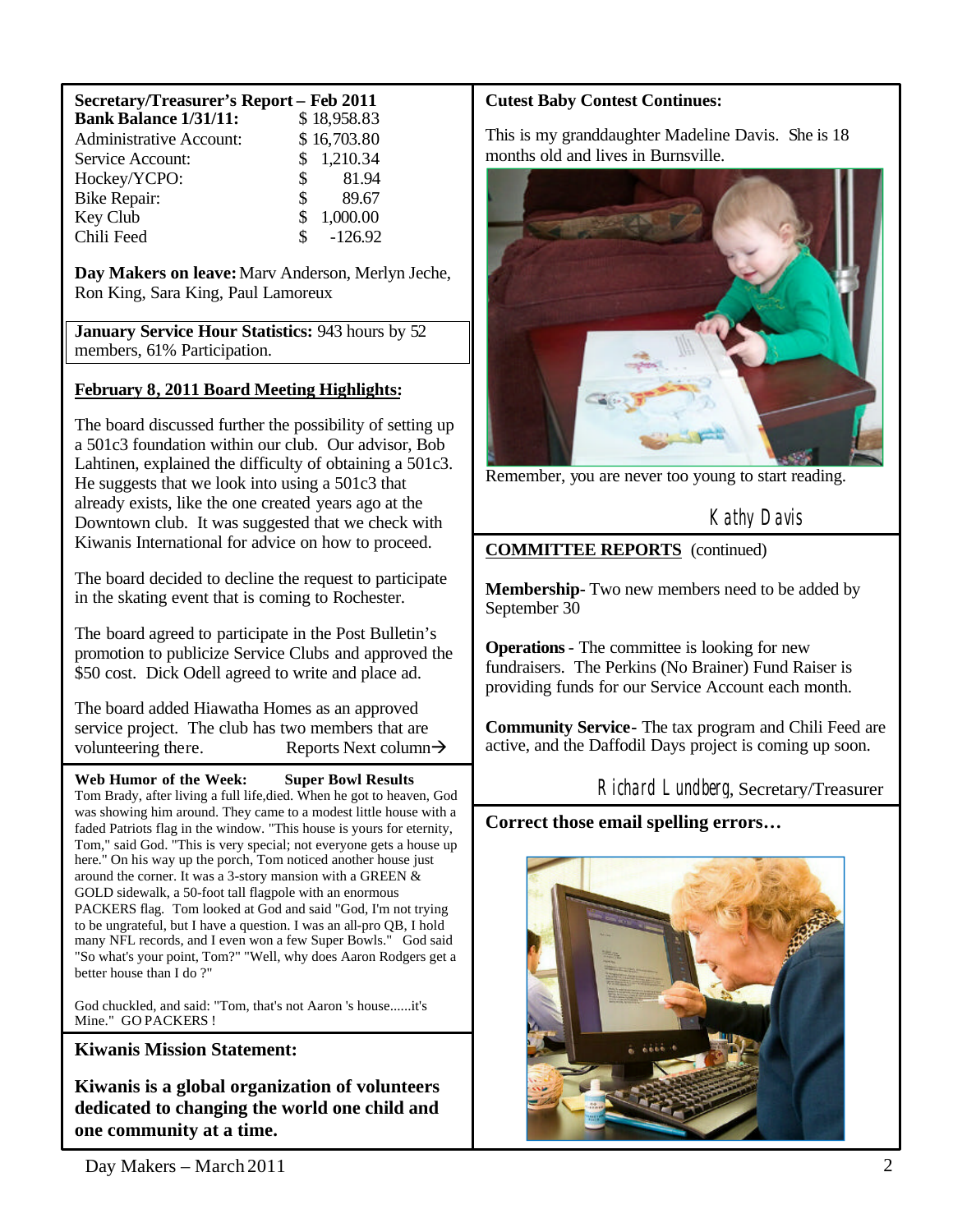# **Eliminate - Clostridium Tetani:**



Medical science has long known how to prevent tetanus; so why does it still kill nearly 60,000 babies every year?

Françoise Gasse, MD, remembers the remote villages in Sudan well, for the worst of reasons. Residents in those villages saw as many as 10 to 20 of their newborn infants suffer agonizing deaths each year from neonatal tetanus—or, as they called it "the black bird disease."

"They believe that when a newborn has tetanus, it means there was a crow, a black bird, sitting on the top of the house at the time of delivery," Gasse explains.

A renowned expert on the disease—he's known as "Dr. Tetanus" by his colleagues—Gasse was in Sudan as part of his impassioned mission to eliminate Maternal and Neonatal Tetanus (MNT), initially doing extensive work with the World Health Organization and UNICEF and now as a freelance consultant. While rarely seen in Western society, MNT is shockingly common—and just as shockingly under-reported—in some of the world's most remote regions, such as Southern and East Asia and Africa.

For the whole story and how we can help ….visit: <http://sites.kiwanis.org/Kiwanis/en/theELIMINATEp> roject/home.aspx?utm\_source=Eliminate-Members&utm\_medium=email&utm\_term=Februar y&utm\_campaign=english

## **Program Committee:**

Thanks to everyone who keeps giving us ideas for programs. We are booked through April - with lots more great ideas to come.

Joanne Markee

**K-Kids News: February was a busy month.**

The Riverside K-kids brought valentines that they had made to the residents at Golden Living Center to celebrate Valentines Day. The K-kids helped the people play bingo to win chocolate candy prizes.

The K-kids and the residents were successful at bingo and enjoyed the treats as well as the Valentine Day celebration. Several Kiwanis Day Makers helped with the bingo playing and the candy eating. Both residents and K-kids remembered each other from the Christmas party earlier in the year.

Dave Arlander, Mike Siverling, Dick Vrieze, and Al Strom helped judge the science fair at Riverside Elementary School. Several K-kids had projects in the fair that were quite impressive.

Essays, vocal solos, and readings by K-kids were an important part of the Martin Luther King program in January.

K-kids are anxiously waiting for the snow to melt to allow them to see how their fall plantings come up near the school sign. Spring plans include possibly more plantings and other ecological projects.

Sue Thalacker and Al Strom

**What's all the honking about??**